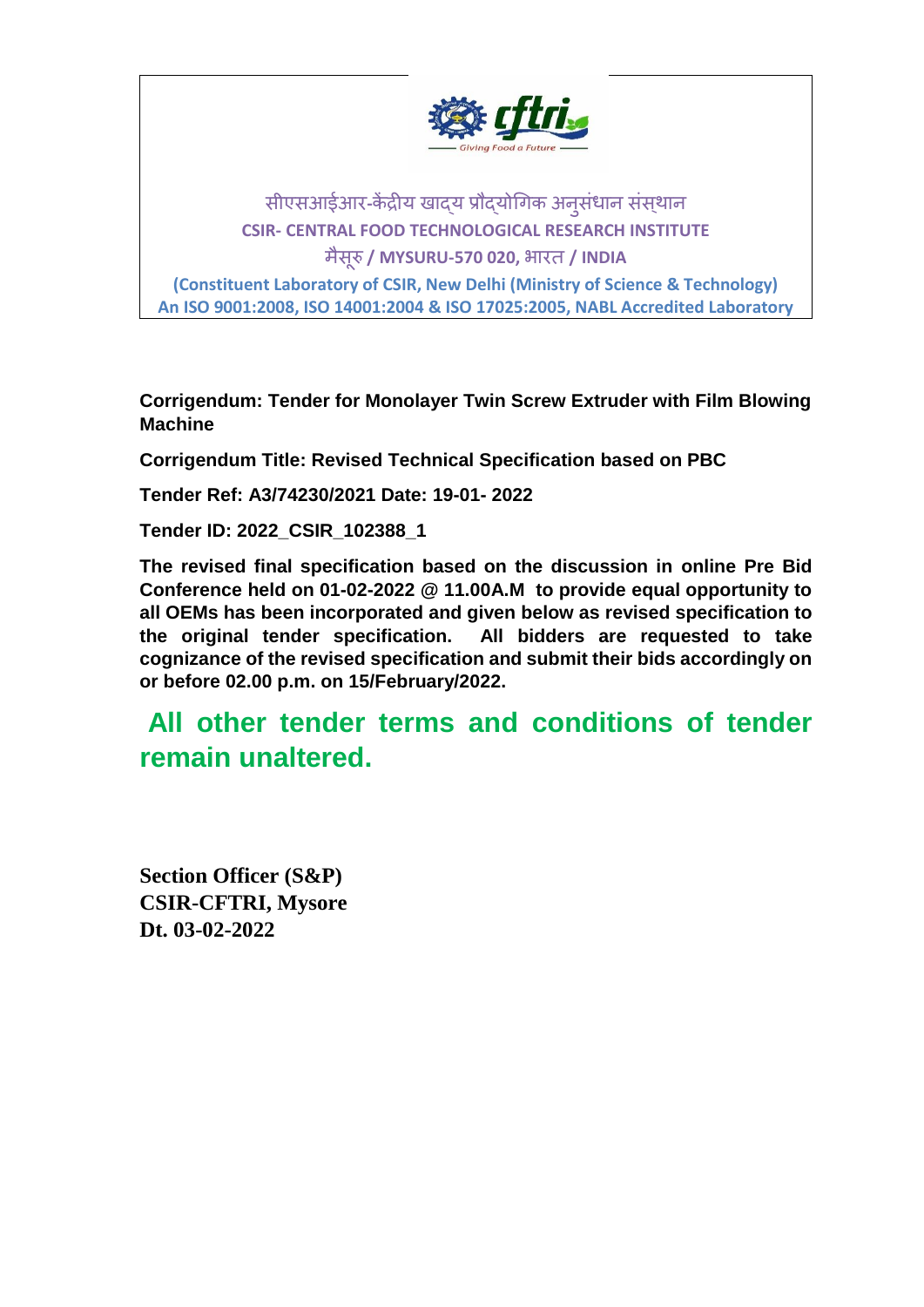## **Revised Technical Specification based on PBC**

## **Monolayer Twin Screw Extruder with Film Blowing Machine**

| <b>Extruder type</b>       | Co-rotating intermeshing                                             |
|----------------------------|----------------------------------------------------------------------|
| Material to be processed   | HDPE/LDPE/LLDPE/PP etc                                               |
| <b>Screws elements</b>     | Tool alloy steel AISI d2/a1 (high wear resistance)                   |
| <b>Barrel with liners</b>  | Tool alloy steel AISI m2 (high-speed steel,<br>high wear resistance) |
| Treatments on screw liners | Vacuum hardening                                                     |
| Core & surface hardness    | Core up to 60 $\pm$ 5 HRC & surface up to 65 $\pm$ 5                 |
|                            | <b>HRC</b>                                                           |
| Main screw diameter        | 20-40mm                                                              |
| Screw inner diameter       | 20-30mm                                                              |
| Channel depth              | $3-8mm$                                                              |
| Screw length               | 800-1500mm                                                           |
| <b>Screw shaft</b>         | Involutes spline                                                     |
| Screw lobe                 | Bi lobe                                                              |
| L/d ratio                  | According to material                                                |
| <b>Screw construction</b>  | Segmental                                                            |
| Barrel design              | Segmental with internal closed-loop circuit cooling                  |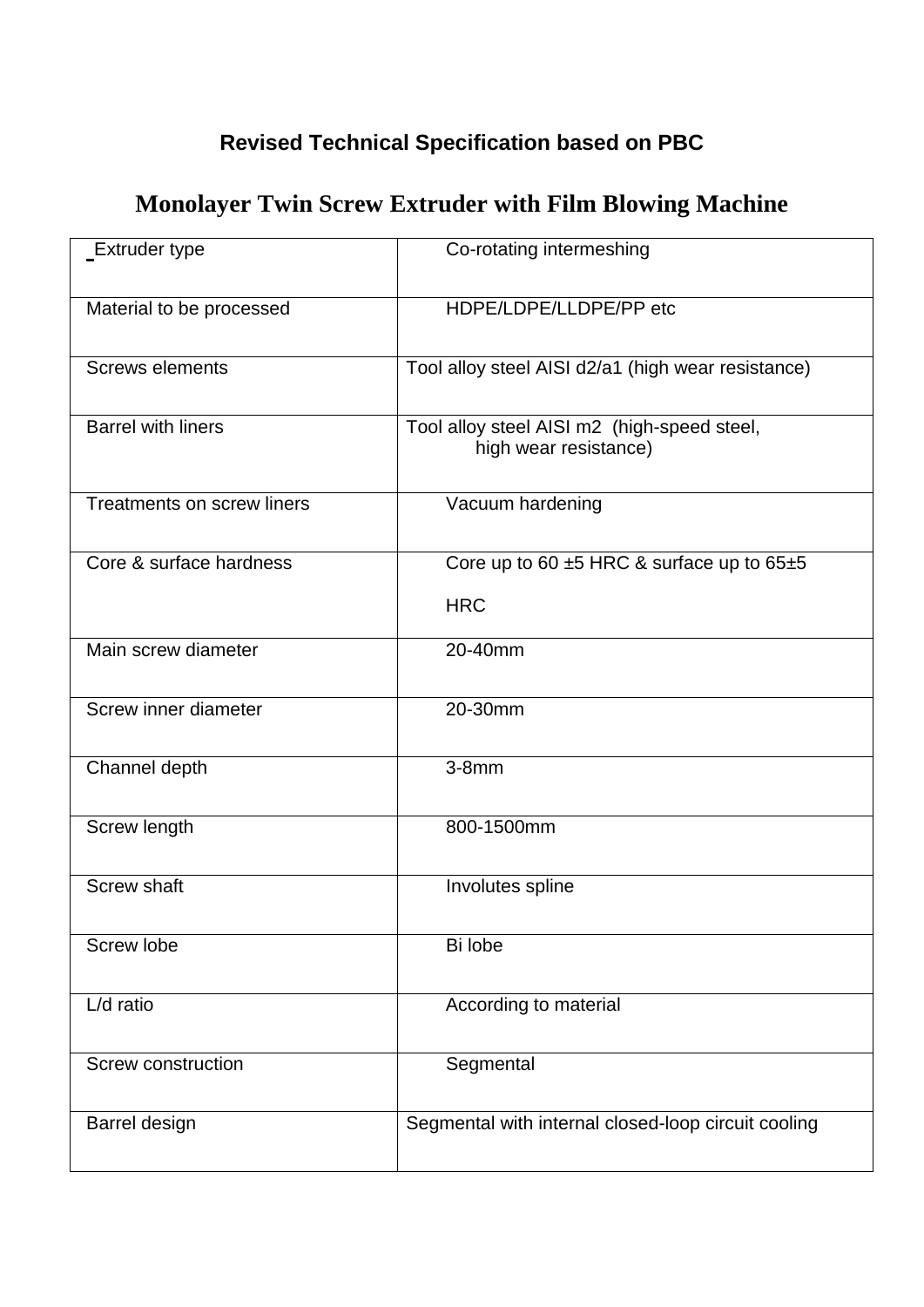| Solenoid valve            | Direct-acting 2/2                                                                                                                                  |
|---------------------------|----------------------------------------------------------------------------------------------------------------------------------------------------|
| No. Of barrel segments    | $8 - 10$                                                                                                                                           |
| Length of barrel segment  | $60x4 = 240mm$                                                                                                                                     |
| Charging method & drive   | Volumetric feeder (VFD) variable-frequency<br>drive(1.5kw/2hp)                                                                                     |
| Gearbox unit              | All helical gears equipped with tandem thrust pack                                                                                                 |
| Gearbox cooling           | Through heat exchanger                                                                                                                             |
| Gear class                | <b>Ground finish</b>                                                                                                                               |
| Vacuum pump (de-gasing)   | Water ring cap: 700mm of hg., 0.75 kw make:<br>kirloskar                                                                                           |
| Max torque                | 350-600nm                                                                                                                                          |
| Specific torque           | 80-100 nm cm <sup>3</sup>                                                                                                                          |
| Thrust pack cap           | 300-500 nm                                                                                                                                         |
| Temp controllers pid      | Pid 48x90 interface controller or temp plc module                                                                                                  |
| Heating system            | High-density cottrage heater                                                                                                                       |
| Heating zones             | $9+2=11$                                                                                                                                           |
| Main motor drive          | Ac variable drive constant torque                                                                                                                  |
| Control panel             | Standard control panel with pid+plc+lcd/hmi<br>controllers interlocking of heaters and other<br>motors with the main motor                         |
| Post processing equipment | 1. Volumetric feeder: 2nos<br>2. Vacuum section 1nos<br>3. Barrel cooling section with heat exchanger:<br>1 <sub>nos</sub><br>4. Side feeder: 1nos |